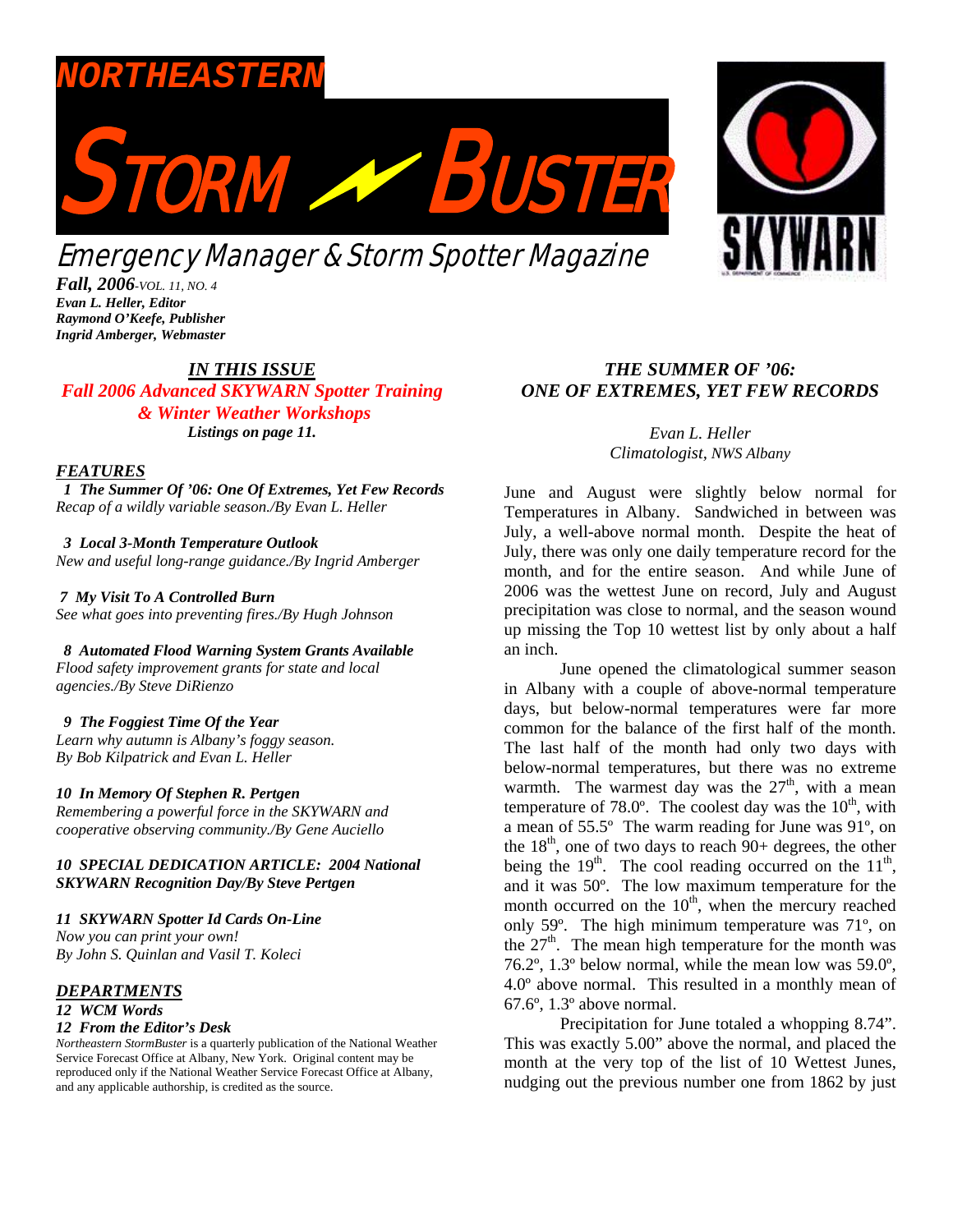0.04". June 2006 was also Albany's  $7<sup>th</sup>$  wettest month in over 130 years. The day that contributed most to the record was the  $26<sup>th</sup>$ , when 2.22" fell. This amount, itself, broke the previous daily record for the date of 1.58", established way back in 1889. The other date with over an inch of precipitation was the  $3<sup>rd</sup>$ . Precipitation occurred on all but 8 days in June, on 18 of which it was measurable. A tenth inch or more occurred during 14 days, 0.25" or more on 11 of these, and 0.50" or more on 7 of those. There were 13 clear, 9 partly cloudy and 8 cloudy days in June, and thunderstorms occurred on the  $1<sup>st</sup>$ ,  $19<sup>th</sup>$ ,  $20<sup>th</sup>$  and  $29<sup>th</sup>$ . Dense fog occurred on the  $20<sup>th</sup>$ . The peak wind speed was 44 mph, from the west northwest on the  $20<sup>th</sup>$ . The average wind speed for the month was 6.9 mph, and the windiest day was the  $10<sup>th</sup>$ , with an average wind speed of 19.3 mph. The calmest day was the  $6<sup>th</sup>$ , with an average wind speed of 2.6 mph.

 Where June showcased wet, July emphasized heat. There were a total of six days during the month when the temperature reached or exceeded 90 degrees. Even so, there was only one daily temperature record…a high minimum of  $73^{\circ}$  on the  $27^{\text{th}}$ . The daily mean temperatures were in the 70s or higher during all but three days. The warmest reading during July was 92º, on the  $17<sup>th</sup>$ . The coolest reading,  $54<sup>o</sup>$ , occurred on the  $1<sup>st</sup>$ . The low maximum temperature for the month was 73º, on the  $22<sup>nd</sup>$ , while the high minimum was also 73<sup>o</sup>, having occurred on both the  $22<sup>nd</sup>$  and  $27<sup>th</sup>$ . The  $18<sup>th</sup>$  and  $27<sup>th</sup>$  shared 'warmest day' status, with a mean temperature of 81.5º apiece. The coolest day was the  $23<sup>rd</sup>$ , with a mean of 68.0°. The average temperature for July was 74.9º, 3.8º above normal. The average high was 84.6º, 2.4º above normal, and the average low was 65.2º, a whopping 5.2º above normal.

 Precipitation for July totaled 2.92", 0.58" below normal, and there was one daily record established. This occurred on the  $22<sup>nd</sup>$ , when  $1.53$ " of rain fell, to break the previous daily record of 1.17" from 1928. There were no other precipitation records in July. Precipitation fell during 15 days of the month, on 10 of which it was measurable. A tenth of an inch or more fell during 5 days, with 0.25" or more on 3 of these, and 0.50" or more on 2 of those. The  $22<sup>nd</sup>$  was the only day to pick up over an inch of rain. There were 27 clear and 4 partly cloudy days during July. Thunderstorms occurred on the  $2<sup>nd</sup>$ ,  $3<sup>rd</sup>$ ,  $11<sup>th</sup>$ ,  $26<sup>th</sup>$  and  $27<sup>th</sup>$ . The peak wind speed was 30 mph, from the west northwest on the  $29<sup>th</sup>$ . The average wind speed for the month was 5.9 mph, and the windiest day was the  $2<sup>nd</sup>$ , with an average wind speed of 11.8

mph. The calmest day was the  $8<sup>th</sup>$ , with an average wind speed of just 1.2 mph.

 Rounding out the climatological summer, August marked a return to near-normal conditions. The average high temperature was 79.6º, 0.1º below normal, and the average low was 60.0º, 1.7º above normal, and this equated to a mean temperature for the month of 69.8º, just 0.8º above normal. The precipitation total was 3.92", a mere 0.24" above normal. Despite the relative normalcy of the month, there was one record established, a daily precipitation record on the  $20<sup>th</sup>$ . The 1.17" that fell that day broke the previous record of 1.00" from 1914. It was the only day in August where an inch or more of rain fell. Also, the two hottest temperatures of the season were recorded in August, when the mercury topped out at  $96^{\circ}$  on the  $1^{\text{st}}$ , followed by 95º the following day. These high readings fell a few degrees shy of records, but this warmth contributed to the  $1<sup>st</sup>$  being the hottest day of the season, with a mean temperature of 85.0º. It's no surprise the high minimum temperatures also occurred on the  $1<sup>st</sup>$  and  $2<sup>nd</sup>$ . It dipped to just 74º both days. The lowest reading recorded during the month was  $47^\circ$ , on the  $13^\text{th}$ , and the low maximum temperature occurred on the  $27<sup>th</sup>$ , when the mercury climbed to just 64º. The coolest day was the  $31<sup>st</sup>$ , with a mean temperature of just 60.5°.

 There were 15 days during which it rained in August, and it was measurable on all but 2 of those days. A tenth of an inch or more fell during 7 days, with 0.25" or more on 5 of these, and 0.50" or more on 3 of those. There were 19 clear, 8 partly cloudy and 4 cloudy days during July. Thunderstorms occurred on only the  $7<sup>th</sup>$  and  $20<sup>th</sup>$ . The peak wind speed was 40 mph, from the west southwest on the  $20<sup>th</sup>$ . The average wind speed for the month was 6.1 mph, and the windiest day was the  $21<sup>st</sup>$ , with an average wind speed of 11.1 mph. The calmest day was the  $9<sup>th</sup>$ , with an average wind speed of just 2.1 mph.

 So, the Summer of '06 in Albany produced an average temperature of 70.8º, which was only 2.0º above normal, with the average high of 80.1º being 0.3º above normal, and the average low of 61.4º being 3.6º above. Despite the 15.58" seasonal precipitation total being an impressive 4.66" above normal, the Summer of '06 fell nearly a half an inch short of making the Top 10 Wettest Summers list.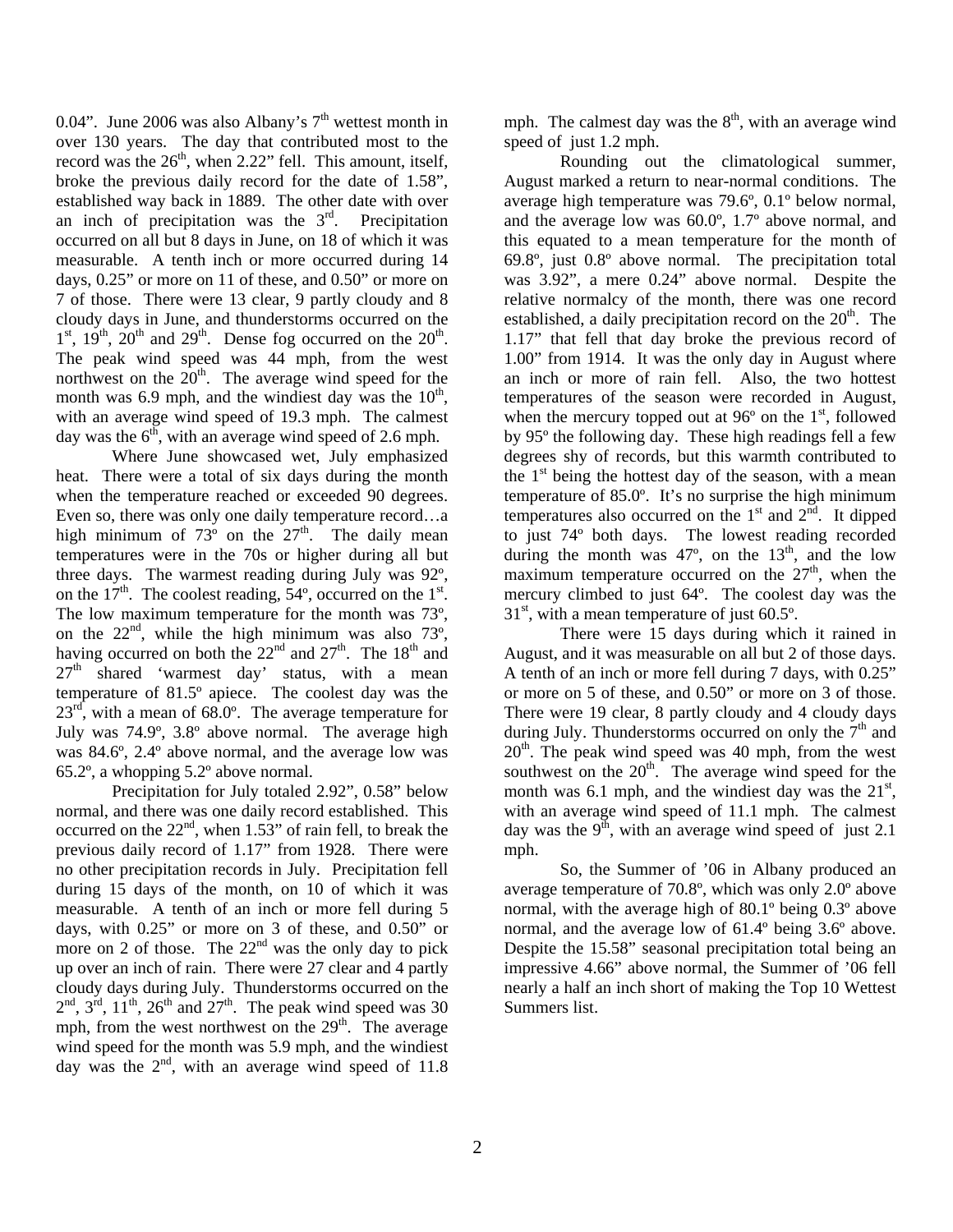## *LOCAL 3-MONTH TEMPERATURE OUTLOOK*

*Ingrid Amberger Climate Services Program Leader, NWS Albany* 

The National Weather Service (NWS) has begun issuing Local 3-Month Temperature Outlooks (L3MTOs). The L3MTO products are produced at a central location, and distributed monthly to local NWS web pages with the issuance of the Climate Prediction Center (CPC) national product on the third Thursday of each month. The L3MTO is available in several formats: tables; text discussions, and; graphical outputs.

What does Local 3-Month Temperature Outlook (L3MTO) stand for? 'Local' refers to a site specific station (e.g., Albany International Airport). 'Three-Month' refers to any consecutive 3-month period (string). 'Temperature' refers to a 3-month average of daily mean temperatures. And 'Outlook' refers to the probabilistic forecasts. The outlooks are issued for 13 consecutive 3-month periods (e.g., the mid-September issuance covers the periods Oct/Nov/Dec 2006 through Oct/Nov/Dec 2007).

Where does the L3MTO come from? A method of statistical downscaling is used. Downscaling is the process of transformation from a large-scale to a smallscale, creating a more detailed forecast for a particular location out of a forecast for a larger area.

The L3MTO is based on CPC's forecasts for their "mega-climate divisions" (Figure 1). The megaclimatic divisions were created based on specific climatic patterns using data from the National Climatic Data Center (NCDC) going back to 1895.



There are relationships (correlations) between each station within a respective mega-climate division and that mega-climate division itself. Stations that have

strong statistical correlations with their mega-climate divisions are identified by applying a statistical linear regression analysis to data from the latest 30-year climatic reference period, now 1971-2000. More recent data are then analyzed to see if the individual station has a trend that differs from that of the mega-climate division. If the difference is determined to be statistically significant, an adjustment is made. This procedure is performed annually for each station. The annual routine flow chart in Figure 2 illustrates the process.

To produce the L3MTO on a monthly basis for a particular station, the mega-climate division's mean 3 month temperature forecast is "plugged" into each station's regression equation, and a mean 3-month temperature forecast is produced. Next, a verification filter is applied. If the skill scores are sufficient, meaning the data is good, then the forecast is finalized and issued. If the skill scores are not adequate, then there is effectively no forecast, and the "outlook" is displayed to be the same as the climatological reference period 1971-2000. Refer to the monthly routine flow chart in Figure 2.



Where can I find the L3MTO? It can be found on each NWS office's climate web page under the Climate Prediction tab (Figure 3).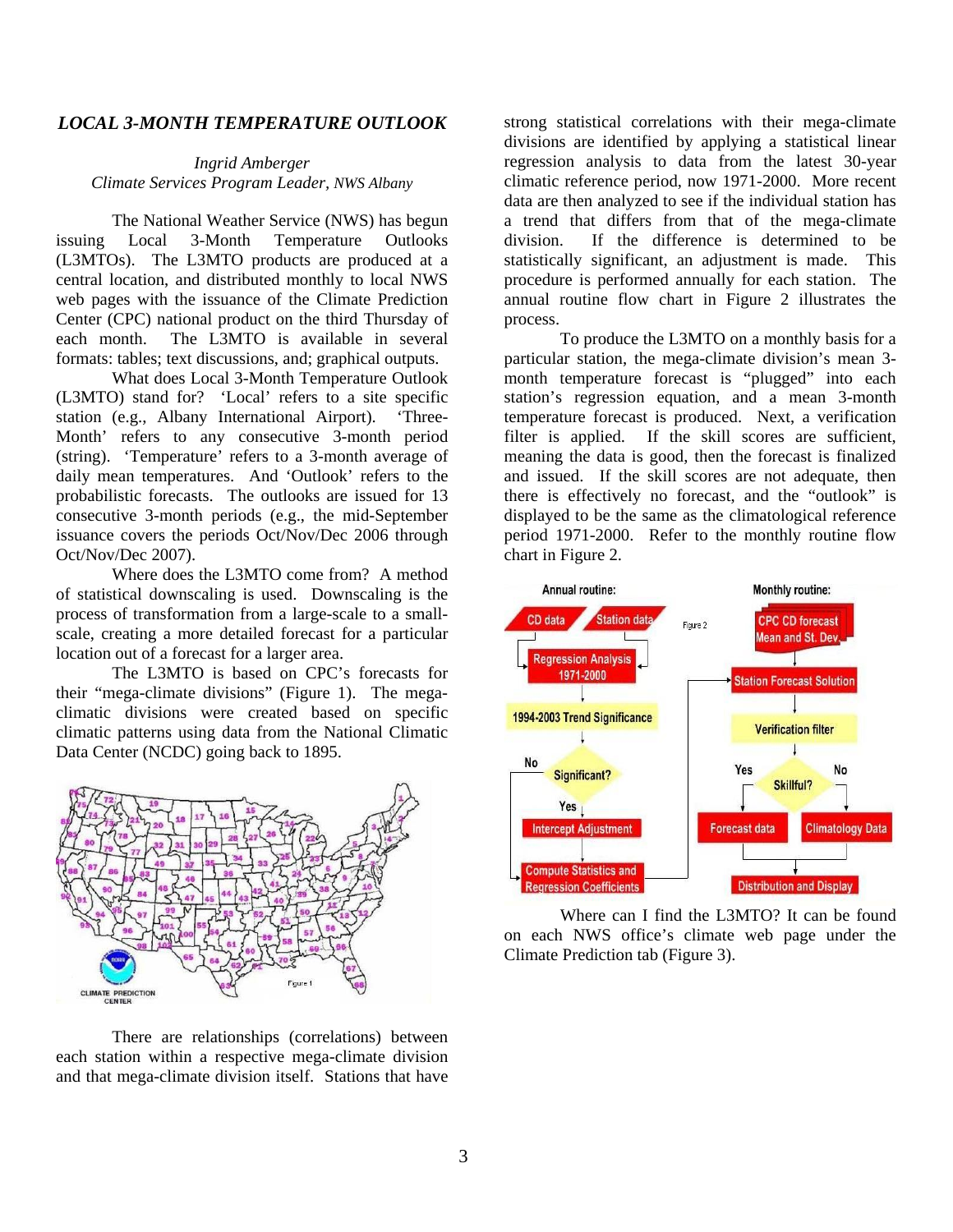

There are 8 sites in the Albany, NY Forecast Area for which L3MTOs are prepared (Figure 4). In Albany County: Albany International Airport; in Columbia County: Valatie 1N and Hudson Correctional Facility; in Fulton County: Gloversville; in Litchfield County: Norfolk 2SW; in Saratoga County: Saratoga Springs 4SW, and; in Ulster County: Mohonk Lake and Slide Mountain.



The National 3-Month Temperature Outlook produced by CPC is a colored map (Figure 5) that shows where there is an enhanced chance for above normal temperatures (reds), below normal temperatures (blues) and near normal temperatures (grays), based on megaclimate divisions. The national map displays only the most likely category for an area. Even though the other categories are not shown, there's still a chance (33% or less) the actual average 3-month daily mean temperature will wind up falling within one of the other categories.



Interpretation for the northwest Arizona area (Figure 6, yellow arrow), shows there's a 60% chance the average temperature for the 3-month period will be above normal. The most likely category is above normal, but there's still a 33% chance for near normal, and a 7% chance for below normal. The 7% below normal comes from the calculation:  $100\%$  -  $(60\%$  +  $33\% = 7\%$ .



Interpretation for the Great Lakes Region (Figure 7, yellow arrow) is "EC", which stands for Equal Chances. The forecast tools used by CPC to create the outlook did not offer strong-enough guidance to provide a confident forecast. Therefore, there are equal chances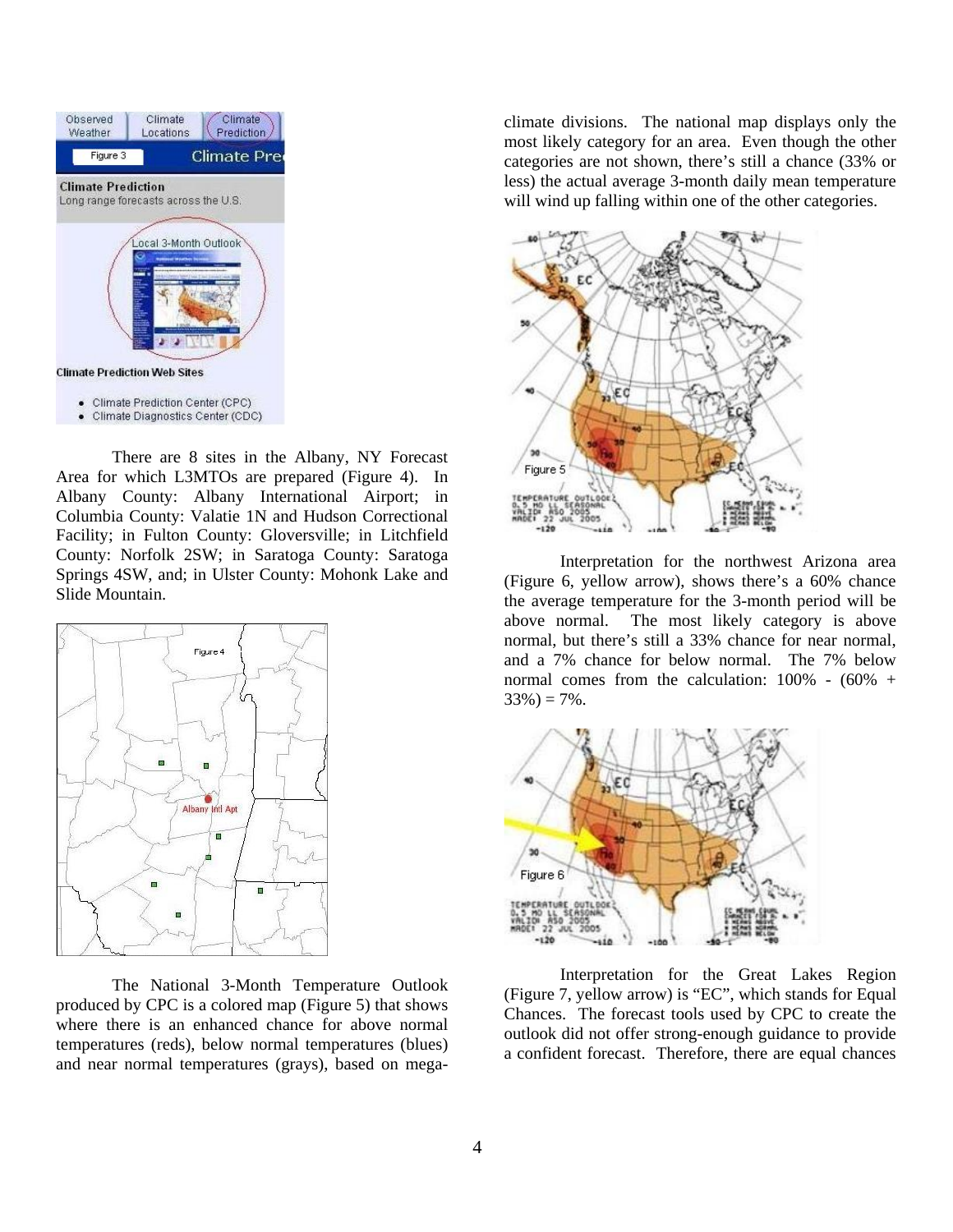(33%) for the mean 3-month temperatures to fall into the above, below or near normal categories.



For each local station, the L3MTO is presented in three graphics of increasing complexity: pie charts; temperature range graphs, and; probability of exceedance plots. The pie chart is the simplest display, and shows the expected chances for the average 3-month temperatures to fall within each of the three categories of above, near and below normal, based on the climatic reference period 1971-2000. The legend to the right of the pie chart provides the interpretation information. Refer to Figure 8.



L3MTO Temperature Range Graphs show, at a glance, the thirteen future 3-month strings in one plot (Figure 9). The graph displays the expected range of the average 3-month temperatures along the y-axis in Fahrenheit, with each of the thirteen 3-month forecast periods on the x-axis. When the page is opened, the display defaults to the 99% confidence level. This means there is a 99% chance that a given temperature will fall within the range shown for the 3-month period. To the right of the graph is a pull-down menu (circled in red) which allows the user to choose a different

confidence level for comparison. When the confidence interval is changed, the graph, and corresponding table below it, updates. You can click on the "Text Discussion" button (circled in blue) for further clarification. For reference, the 1971-2000 median value is also plotted on the graph with a red  $+$  sign. The median value is the "middle" point of the data distribution, where 50% of the observations are greater, and 50% are lower.



The L3MTO Probability of Exceedance (POE) graphs provide the most detailed information. For any given station, the graph shows the expected percent chance, along the y-axis, of the average 3-month daily mean temperature exceeding (being greater than) a given temperature along the x-axis (See Figure 10). For the station in question, the red curve is 'climate', or normal, POE for the 1971-2000 period, and the green curve is the POE outlook, or forecast. The vertical lines are the average of the daily mean temperatures for the last five years of the three-month string.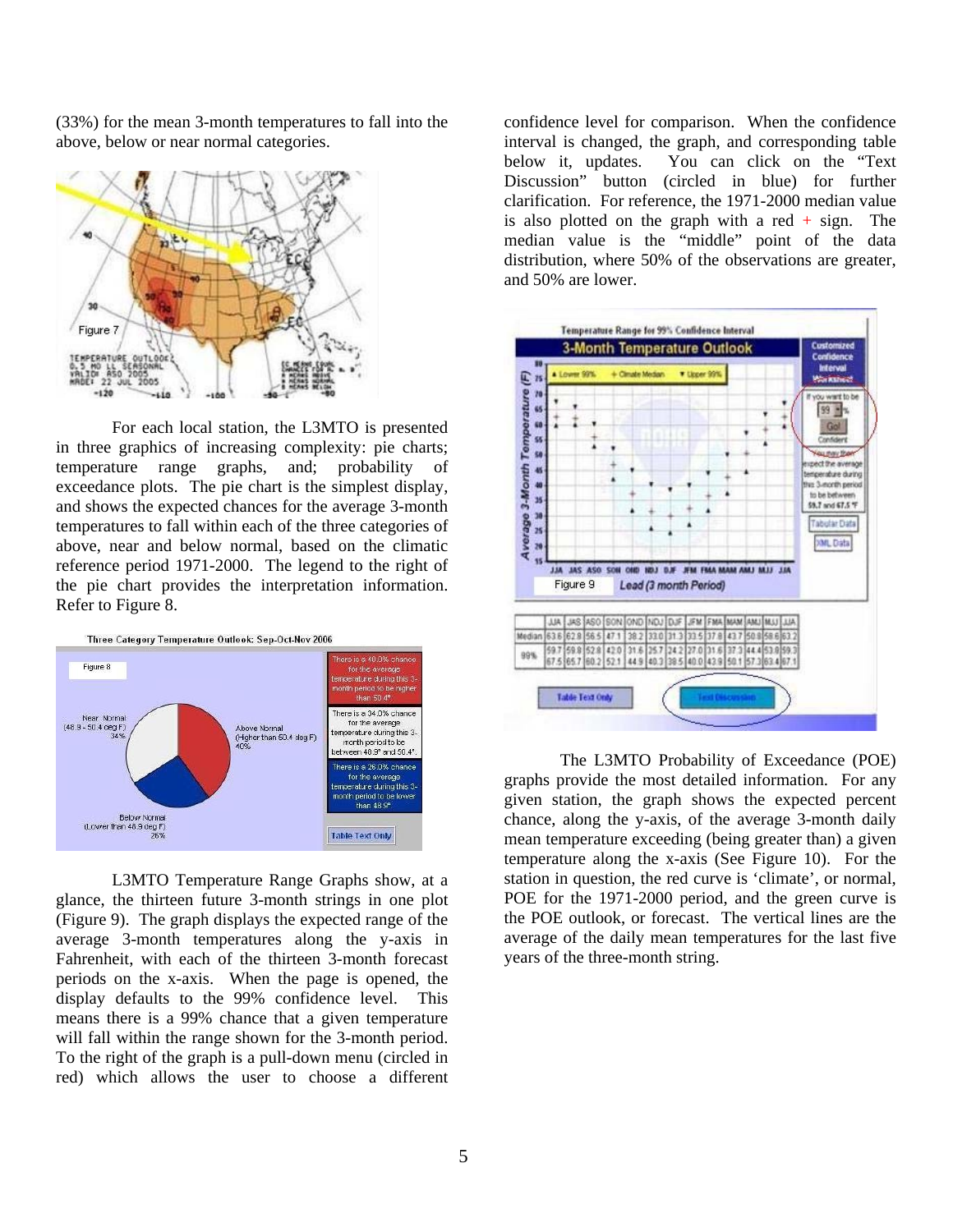

How do you interpret the POE graph? In Figure 11, let's look at a specific temperature…55.6°F. Based solely on the historical climate records from 1971 to 2000, one would expect a 50% chance that the average 3-month temperature will exceed 55.6° degrees at the station. However, the outlook, or forecast, for an actual 55.6° indicates a greater probability…70%. The interpretation, therefore, is that there's actually a 20% greater chance than would normally be expected that the average 3-month temperature will be greater than 55.6°.



Occasionally, the green outlook curve will overlap the red climate curve (Figure 12). This occurs when the forecast tools used by CPC to create the outlook do not produce reliable-enough data to provide a confident forecast, and the best guidance available is based on the historical climatological information.



Further information about the L3MTO and the different formats it's displayed in can be obtained from the L3MTO web page under the "Background Information" tab (Figure 13).



You can provide feedback about the L3MTO, and ask specific questions by clicking on the "Questions and Feedback" tab. Other questions, comments or suggestions regarding our climate page can be directed to the NWS Albany webmaster at: Alywebmaster@noaa.gov.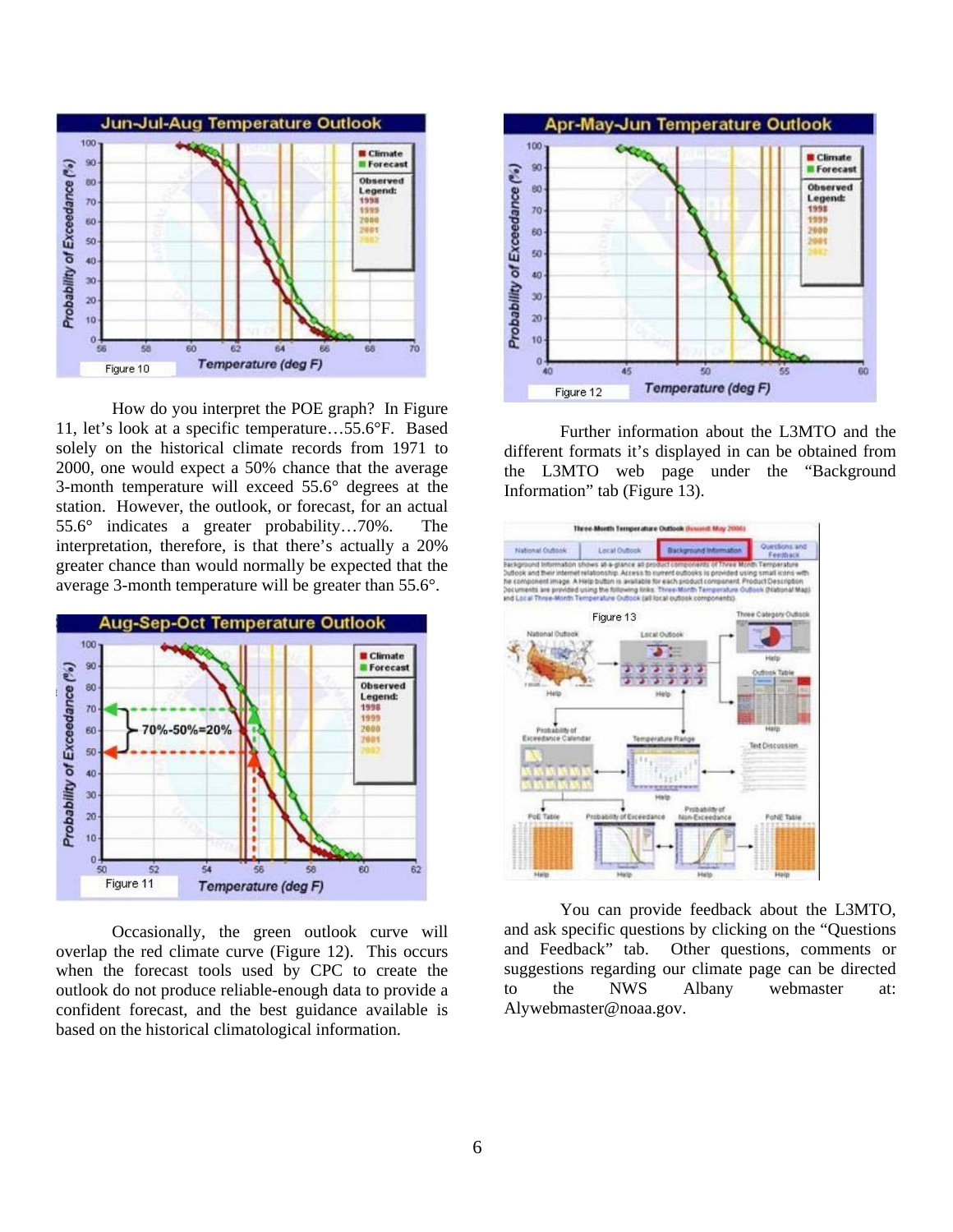## *MY VISIT TO A CONTROLLED BURN*

### *Hugh Johnson Meteorologist, NWS Albany*

The Albany Pine Bush Preserve Commission conducted their  $6<sup>th</sup>$  Annual Controlled Burn on the Pine Bush grounds on Thursday, August  $24<sup>th</sup>$ . I was fortunate to have been able to attend this particular burn session. Weather conditions had put the controlled burn on hold on several occasions. My forecast from the day before foretold of a cloudy day with a 40 percent chance of rain, along with temperatures holding in the 60s. Because this threat of rain was in the 'chance' category, the controlled burn was placed in 'wait and see' mode.

The day of the controlled burn didn't turn out exactly as expected. Some showers fell south of Albany very early in the day, and a short wave moved north of the Capital District during the morning, touching off showers across the Southern Adirondacks. There were no showers affecting the immediate Albany area. The clouds even broke up partially, allowing temperatures to reach well into the 70s. A light northeast wind prevailed as expected.

About fifteen people from the Preserve, as well as a couple from the Massachusetts Conservatory, also attended the burn. Craig Kostrzewski, a fire weather specialist and the new Director of the Pine Bush Preserve Commission, was the Line Supervisor, and Joel Hetch, the Operations Supervisor, for the burn. Everyone gathered at the end of Madison Avenue (past the western end of Washington Avenue, at the westernmost portion of the Albany city limits) around 9 a.m.

Just prior to the gathering, Joel had called me during duty at the Albany National Weather Service Forecast Office for a briefing in order to decide whether to carry out the burn. I provided an update of the weather situation. Once at the site, I called the weather office, and spoke with Joe Villani, one of the forecasters on duty. Based on radar data and trends, we both agreed that the threat of rain was minimal, probably closer to a 20 percent chance than a 40, and not until later in the day. But another concern at the time was the relative humidity. Even as late as 9 a.m., there remained dew on the grass in shaded areas. To figure the relative humidity (RH), I had the privilege of slinging a psychrometer (every meteorologist's dream). My initial input was a dry bulb temperature of 68º, and a wet bulb temperature of 62°. This translated to an RH of 65%,

which was very close to the reading at the weather office. Joel indicated that, for a controlled burn, ideally, the RH should be about 40%. Our Fire Weather Forecast indicated a low RH of 50% for that area by afternoon. We had to wait until the dew burned off, and the RH dropped below 60%. Thus, the pre-burn briefing was held off until after 10 a.m.

The briefing included a safety drill on how to properly deploy a fire emergency tent. Joel discussed many safety rules, and emphasized the lines of communication. This was followed by an extensive walk through the sections of the Pine Bush that were to be included in the day's burn. It was explained that excessive underbrush was affecting the health of the native shrub pines, resulting in a buildup of fine fuels, which constitutes an increased fire danger during dry periods.

We reassembled at the starting point around noon, and Joel and the rest of the team continued to prepare for the burn. I took another weather observation. Due to breaks of sunshine, the dry bulb temperature had risen to 74°, and the wet bulb was 63°, yielding an RH of 58%. The wind was very light, and mainly northeast. I then began providing half-hour weather observations close to the burn site. By 12:30 p.m., most of the group had set up in their assigned spots inside the Pine Bush to commence a test burn. My 12:30 p.m. readings were: a temperature of  $76^\circ$ , and; a wet bulb of  $63^\circ$ ; so, the RH was down to 53%. The wind remained very light northeast. A gust to 8 mph was noted. I called Joe back at the office, and we both agreed that any further wind gusts would likely be no higher than 10 mph. After relaying this information to Joel, the command to begin the test burn was given.

The test burn was required in order to see how the fire would behave. The biggest challenge was to keep the smoke from moving across the Thruway, which was less than a thousand feet to our northeast. Since the winds were mostly light, the goal was to control the spread of the fire by producing a 'strip' fire, with heatinduced convection producing tall flames parallel to one another, at about 10-foot intervals.

The results of the test burn indicated that the fine fuels were a little wetter than optimal (about 15% moist vs. the ideal value of around 10%), yet it was acceptable enough so that Joel was able to give the green light to commence the actual burn. People trained in fire behavior ignited the fire by lighting matches to gasoline. The smoke that was produced rose mostly vertically, as desired, and well over a hundred feet into the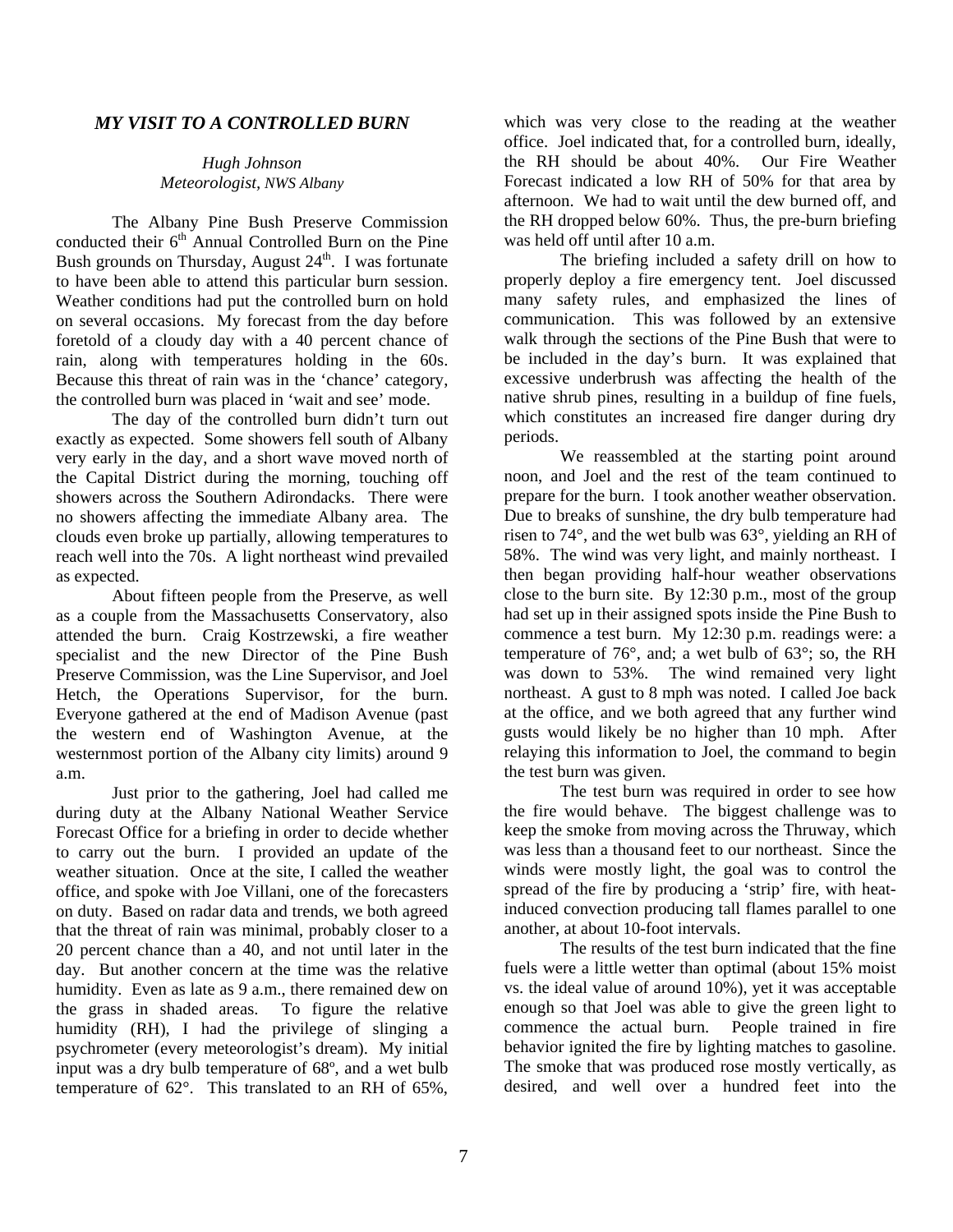atmosphere. Another important factor in a controlled burn is the Haines Index. This index is an indicator of low-level instability. Ideally, it should be around a 4 or a 5, not the less stable 3 that was forecast for the day. The calculated index was actually closer to a 4, and according to Joel, the fire behaved as if it were indeed a 4. The flames reached about four feet high and burned only the underbrush, not the pines themselves. It had been more than two decades since this specific area had last been burned. The burn took only about an hour, and Joel stated that drier vegetation (fuels), and about 10 percent lower relative humidity would have cut the burn time in about half.

After the burn, there was a debriefing, which was of shorter duration than the pre-burn briefing. Joel and Craig both felt that while much underbrush didn't burn due to high moisture, the operation was wholly a success. They indicated that another burn in the same vicinity is likely sometime in the near future. I didn't stay for the 'mop-up', as I wasn't permitted to return to the still-smoldering areas without official fire safety certification. During the debriefing, one fire briefly flared up to about 6 feet high, but I was assured it would quickly extinguish.

This was a great experience for me. Attending the burn enhanced my knowledge of outdoor fire control and prevention. Plus, I was able to apply my own weather observing skills to the situation. I also learned that folks are making good use of the fire weather information found on our local National Weather Service website.

## *AUTOMATED FLOOD WARNING SYSTEM GRANTS AVAILABLE*

### *Steve DiRienzo Service Hydrologist, NWS Albany*

Automated Flood Warning System grant proposals are being accepted through October  $31<sup>st</sup>$ , 2006. The objective of the Automated Flood Warning System (AFWS) Program is to reduce loss of life and property in communities with flood and flash flood problems, and to increase the lead time for disaster response. Program funds are used to create, renovate or enhance rain and stream gage networks that are locally operated, and maintained with non-NOAA resources. NOAA funds are used primarily to buy equipment, and secondarily to

obtain specialized, short-term expertise to assist in design and implementation. Information collected and disseminated from these networks is used by local communities to increase their lead time for disaster response, and by the National Weather Service (NWS) for its forecasts and warnings.

 The AFWS program will give priority to those applicants demonstrating need for an existing or proposed AFWS serving an area with significant flood and flash flood risk, and ability to operate and maintain an AFWS without NOAA resources. Data received by NOAA will be redistributed to the public without restrictions. Proposals up to \$100,000 may be submitted. It is anticipated that 5 to 10 awards will be granted each year. Funding shall be in the form of a grant. No cost-sharing is required under this program. However, applicant resource commitment will be considered in the competitive selection process. The award period shall not exceed 24 months, with an anticipated start date of May 1, 2007.

 State and local governments, and non-profit organizations are eligible to compete for the AFWS grants based on published evaluation criteria. Proposal evaluation criteria include flood risk, technical merit, budget, sustainability, and public benefit from the rain and stream gage networks. Applications should be submitted through www.grants.gov. Search www.grants.gov for the grant opportunities under C.F.D.A. 11.450. If you have questions, please contact me at (518) 435-9571 x234.

 The deadline for receipt of proposals is 4:00 p.m. Tuesday, October 31, 2006. Applications submitted online through Grants.gov will be accompanied by a date and time of receipt indication on them. If an applicant does not have internet access, hardcopy proposals will be accepted, and date and time stamped when they are received. Please contact John Bradley, NOAA/NWS; 1325 East-West Highway, Room 13396; Silver Spring, MD 20910-3283, or by phone at 301-713-0624 ext. 154, or fax 301-713-1520 to request further information. Applications received after the deadline will not be reviewed.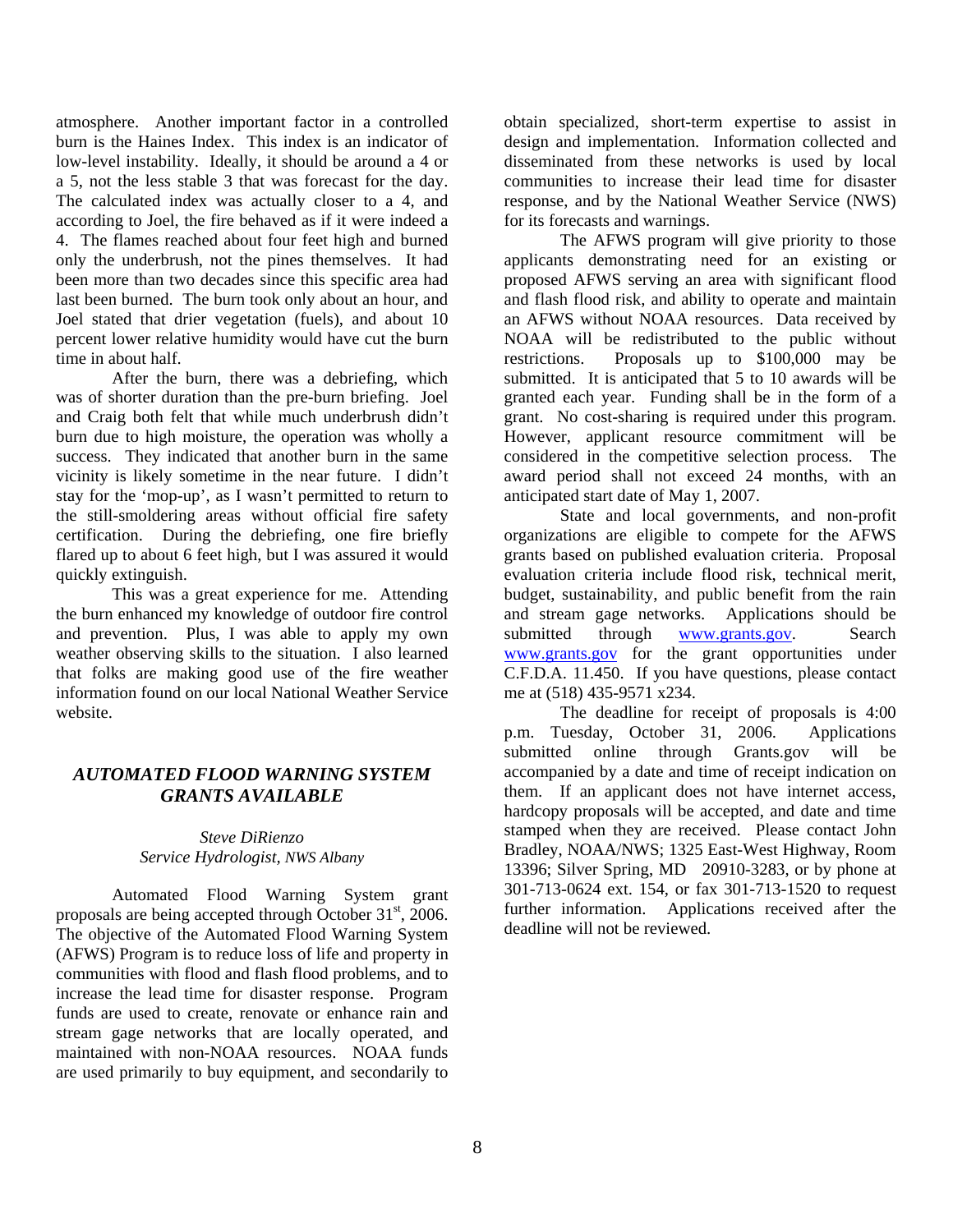### *THE FOGGIEST TIME OF THE YEAR*

*Bob Kilpatrick Hydrometeorologist, NWS Albany and Evan L. Heller Meteorologist, NWS Albany* 

 As the days get shorter, and the nights get longer, we tend to get an increase in both the frequency and severity of fog during the predawn hours in and around the Capital Region. While fog can occur any time of year, dense fog poses the greatest problem from late August through late October. There are a number of reasons for this.

The first reason, as mentioned before, is that the nights get longer. The sun reaches its northern zenith, directly overhead the Tropic of Cancer, around June 21<sup>st</sup>. From then on, it starts making its way southward, and around September  $22<sup>nd</sup>$ , crosses the equator on its way 'down under'. Not only are the days getting shorter, the sun is getting lower, so the sun isn't heating the air and ground as directly as it did during June and July. Even more important is the fact that the nights are getting longer. After sunset, when the sky is clear, heat rises from both the ground and surrounding air, and escapes into space. This process, known as radiational cooling, occurs as calm winds allow air to cool to the dew point temperature. Long nights, therefore, give this process extra time to occur, while the shorter days help keep temperatures closer to the dew points, requiring less time to form fog once the nightly process commences. Once the dew point is reached, moisture in the air condenses and forms 'radiation fog'. This kind of fog is also often formed in valleys when cold air 'drains' from surrounding hills. Oftentimes, hilltops and mountain peaks will be in the clear, above the fog layer.

 Fog also forms in the fall as a result of cool air overlying the still-warm waters of lakes and large rivers. One often observes 'steam fog' rising off a warm lake surface on a cool morning. This kind of fog is predominate over and near mountain-surrounded lakes, where cool air drains off the higher terrain, and flows over the warm water which adds moisture to it. Trees and plants add even more moisture to the air through transpiration, exacerbating steam fog. Steam fog is common until the first freeze in fall begins to wind down the process.

 Steam fog doesn't occur every fall morning, and there are several reasons why. For one thing, when a

cold air mass crosses the Great Lakes, moisture from the lakes often forms low clouds, and rain or snow showers instead. Major low pressure systems and fronts also are accompanied by clouds and precipitation. Oftentimes, such systems will even spread out a veil of high-level cirrus or cirrostratus. The cloud cover quells the radiational cooling process, making fog formation unlikely. Additionally, when there's a strong pressure gradient between high and low pressure systems over the area, winds result which, through mixing, prevent radiational cooling and, thus, fog formation.

 Most fog forms mainly between Midnight and 3 a.m., and is usually at its worst between 4 and 7 a.m., just before sunrise. But once the sun rises, it begins to heat the air at the top of the fog layer, and the fog eventually burns off. This may not occur, however, if it becomes cloudy above the fog layer.

 Dense fog can be more than just a nuisance. Fog has a big impact on the transportation industry, especially commercial aviation. Planes must carry tons of extra fuel in case they are re-routed to another airport. In some cases, passengers have to be shuttled to their final destinations, and luggage and cargo gets left behind. At busy airports such as Chicago O'Hare and Atlanta Hartsfield, inbound flights can be significantly delayed, and everything backs up as extra care has to be taken to keep planes a safe distance apart. Some flights may be cancelled. Automobile travel is also affected. Some of the worst multiple-car pile-ups occur when drivers suddenly encounter dense fog on highways. After an initial collision, oncoming vehicles may not see the accident in time to avoid plowing into it.

 Fog in a forecast is often worded as 'patchy early morning fog' or 'areas of fog after midnight'. Because there are so many local variables, it's impossible to forecast fog on a site-specific basis. Even the airports for which we prepare site-specific aviation forecasts usually need to have their forecasts updated from hour to hour for fog.

 Drivers are profoundly affected by fog, and when it's forecast, one should be prepared for rapid changes in visibility. Because the chance of an automobile accident increases as fog thickens, it's best to avoid driving in fog, if possible. Wait for conditions to improve. When the fog is not so thick, you can usually see far enough ahead to be able to stop safely. If driving a car with fog lights, use them in dense fog. If not, be sure to use only your low-beam headlights, so as to avoid the bright reflective glare from high-beams that can impede your driving. It's also not safe to drive with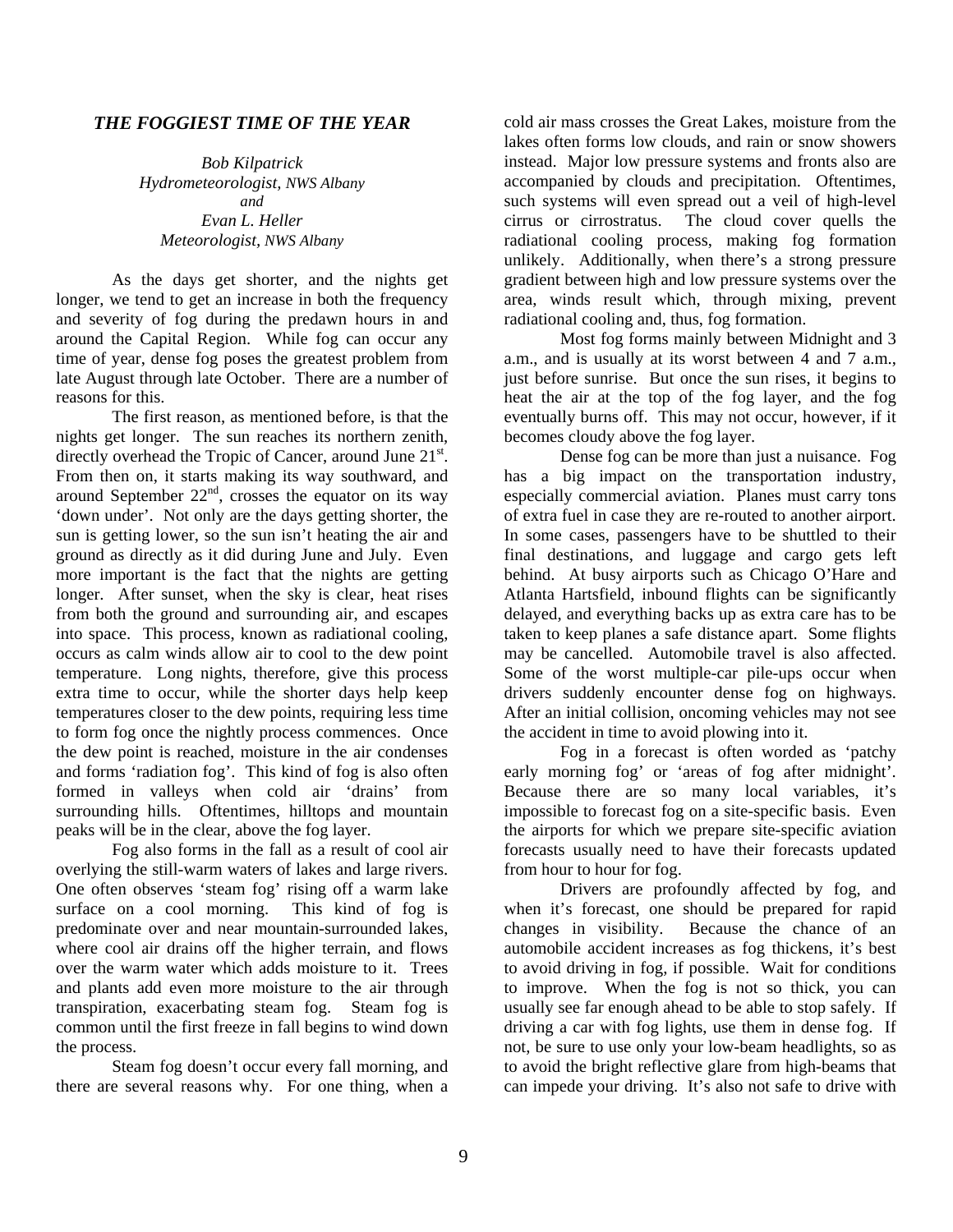only your parking lights on. They're not bright enough in foggy conditions for you to be seen. Also be sure to reduce your speed and allow plenty of distance between your vehicle and the one ahead of you. Don't drive so slow, though, that you'll be a 'sitting duck'. If the forecast calls for fog, allow extra time for your trip, and arrive at your destination safely.

## *IN MEMORY OF STEPHEN R. PERTGEN*

*Gene Auciello Meteorologist In Charge, NWS Albany*

Stephen R. Pertgen, Data Acquisition Program Manager and Cooperative Program Manager, National Weather Service, Albany, New York, passed away suddenly on Monday, August 21st. Steve was a dedicated Federal employee with extremely high standards, an excellent work ethic, and a love for the job. He especially enjoyed visiting with Cooperative Observers during station visits, coordinating with SKYWARN Spotters via SKYWARN radio station WX2ALY, and collaborating with Emergency Managers in the field during storm surveys. A memorial service for Steve was held at the Schodack Landing Fire Department on August  $25<sup>th</sup>$ . Donations in memory of Steve Pertgen may be made to the Schodack Landing Fire Company, Firehouse Lane, Schodack Landing, NY 12156.

**The following article serves as a tribute to Stephen R. Pertgen, our Data Acquisition Program Manager. It was his final contribution to StormBuster, and was extracted from the Winter 2004/05 edition.** 

## *2004 NATIONAL SKYWARN RECOGNITION DAY*

*Steve Pertgen SKYWARN Operations Manager, NWS Albany* 

As in past years, this year's event was great! Despite some poor propagation on a few of the bands, we worked a total of 177 stations, including 43 National Weather Service Office stations.

 Yours truly (WX2ALY/W2FXJ) held down the fort from Friday, December  $3<sup>rd</sup>$  at 7 p.m. through Saturday, December  $4<sup>th</sup>$  at 7 p.m., with Dennis Hudson (N2LBT) manning the digital fort from mid-morning Saturday through the end of the event. Many thanks to Dennis and his digital prowess, as he was able to make contact with approximately 45 stations through the use of IRLP and Echo Link.

 As has been the case in past years, volunteers in the local vicinity have been hard to come by, so we worked the bands that were open, one at a time. Ten and fifteen meters were pretty much a lost cause, while twenty meters yielded some nice QSO's from the midwest. We also made several long distance contacts on 75 and 40 meters.

 The fact that we were able to contact so many National Weather Service offices proves that the use of radio communications is a viable course of action during significant weather events when conventional long-line communications are not functioning.

 Our heartfelt thanks to you, our SKYWARN spotters, for your sacrifices in providing us with the critical information we need to provide high-quality forecasts and warnings to the citizens in our area. I hope that you who are licensed hams were able to enjoy this event.

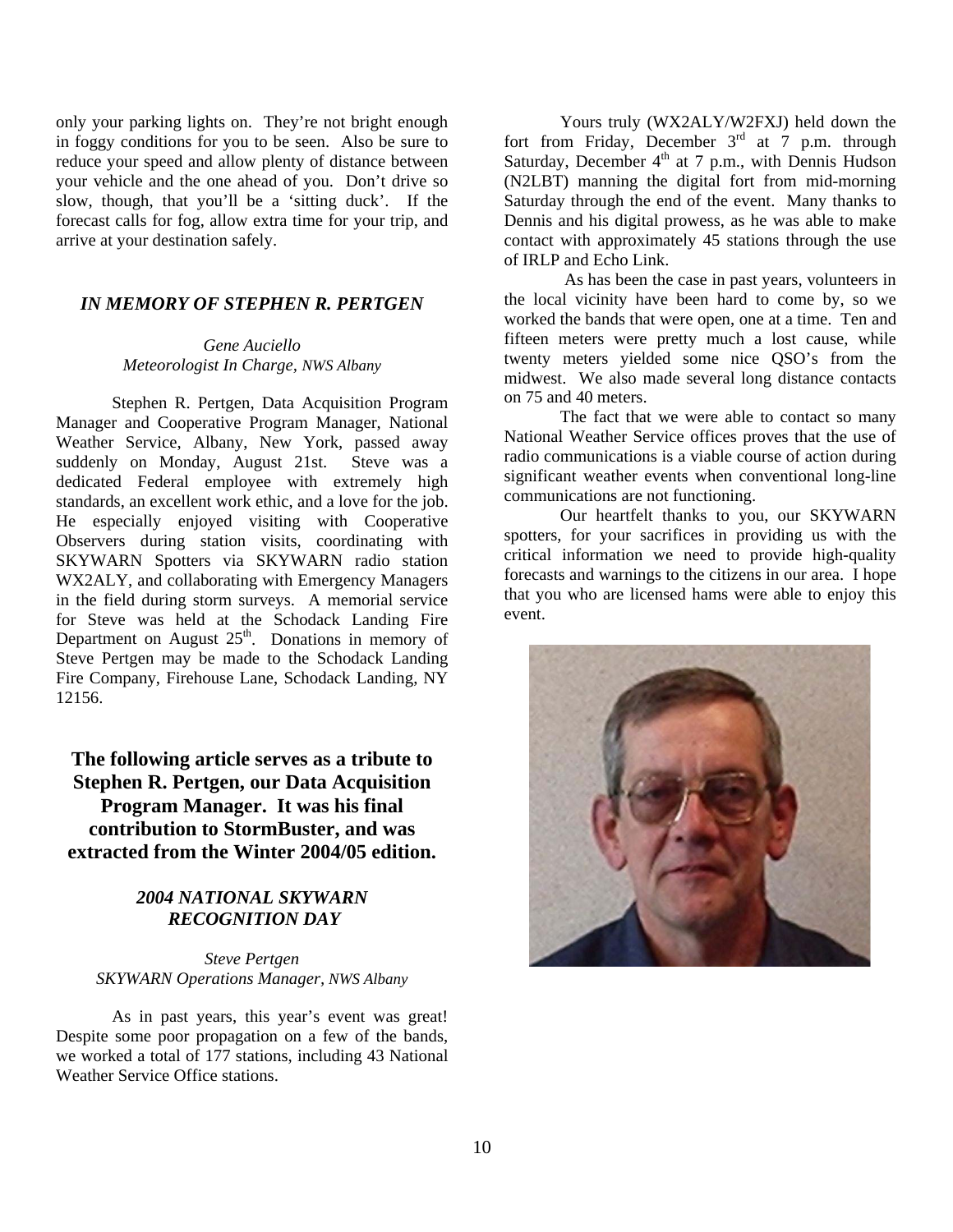### *SKYWARN SPOTTER ID CARDS ON-LINE*

*John S. Quinlan SKYWARN Coordinator, NWS Albany and Vasil T. Koleci Information Technology Officer, NWS Albany*

Beginning October 4, 2006, all current SKYWARN Spotters is eastern New York and adjacent western New England will be able to be print their own SKYWARN ID cards. This feature will save the National Weather Service at Albany time, effort and resources, and afford SKYWARN Spotters the convenience of being able to print cards as often as they like. The link for the SKYWARN Spotter ID cards will be:

http://cstar.cestm.albany.edu:7775/skywarn/spottercard.htm.

Once inside, you will see a text box which will ask for your home phone number. Simply type it in and click the submit button. Once your home phone number has been submitted, the SKYWARN Spotter database will be searched, and a card will be created which will include your name, ID number, date when you were last trained, and our 800 number for reference on one side, and the definition of a Severe Thunderstorm on the other. Simply print the card and fold at the dashed line, and you are done. Here is an example of the card:



## *FALL 2006 ADVANCED SKYWARN SPOTTER TRAINING & WINTER WEATHER WORKSHOPS*

*John S. Quinlan SKYWARN Training Coordinator, NWS Albany*

| <b>Date</b> | Day Time<br><b>City or Town</b>             |                                                                                                                                                                    | County           |
|-------------|---------------------------------------------|--------------------------------------------------------------------------------------------------------------------------------------------------------------------|------------------|
| 10/16/06    | <b>Location</b>                             | MON $1900-2100$ (7-9 PM) HAMILTON<br>LAKE PLEASANT, NY<br>LAKE PLEASANT FIRE DEPARTMENT<br>CR 11/SOUTH SHORE RD.                                                   |                  |
| 10/18/06    |                                             | WED 1900-2100 (7-9 PM) FULTON<br>JOHNSTOWN, NY<br>FULTON COUNTY FIRE TRAINING CENTER<br>133 SUN VALLEY RD.                                                         |                  |
| 10/19/06    | <b>SCHOHARIE, NY</b><br>329 MAIN ST.        | THU 1900-2100 (7-9 PM) SCHOHARIE<br>COUNTY OFFICE BUILDING EMS TRAINING ROOM<br>IN BASEMENT (COUNTY ELEVATOR OUT OF<br><b>SERVICE</b> )                            |                  |
| 10/24/06    | KINGSTON, NY                                | TUE 1900-2100 (7-9 PM)<br><b>HOSE #5 FIRE HOUSE</b><br>830 ULSTER AVE.                                                                                             | ULSTER           |
| 10/25/06    | 101 SILVER ST.                              | WED 1900-2100 (7-9 PM) BENNINGTON<br>BENNINGTON, VT<br><b>BENNINGTON FREE LIBRARY</b>                                                                              |                  |
| 10/28/06    |                                             | SAT 1000-1200 (10 AM-NOON) WASHINGTON<br>FORT EDWARD, NY<br>PUBLIC HEALTH TRAINING FACILITY (YELLOW<br><b>BUILDING BEHIND COUNTY ANNEX)</b><br><b>OFF BROADWAY</b> |                  |
| 11/08/06    | HERKIMER, NY                                | WED 1830-2030 (6:30-8:30 PM) HERKIMER<br>911 CENTER AT HERKIMER COUNTY COMMUNITY<br><b>COLLEGE</b>                                                                 |                  |
| 11/09/06    | PITTSFIELD, MA<br>235 TYLER ST.             | THU 1900-2100 (7-9 PM)<br>PITTSFIELD EMO                                                                                                                           | <b>BERKSHIRE</b> |
|             | 11/13/06 MON<br>ALBANY, NY<br>251 FULLER RD | 1900-2100 (7-9 PM)<br>CESTM 1ST FLOOR AUDITORIUM                                                                                                                   | <b>ALBANY</b>    |
| 11/20/06    | <b>MON</b><br>HUDSON, NY                    | 1900-2100 (7-9 PM)<br>NOECKER BUICK/PONTIAC INC.<br>92 UNION TURNPIKE                                                                                              | COLUMBIA         |